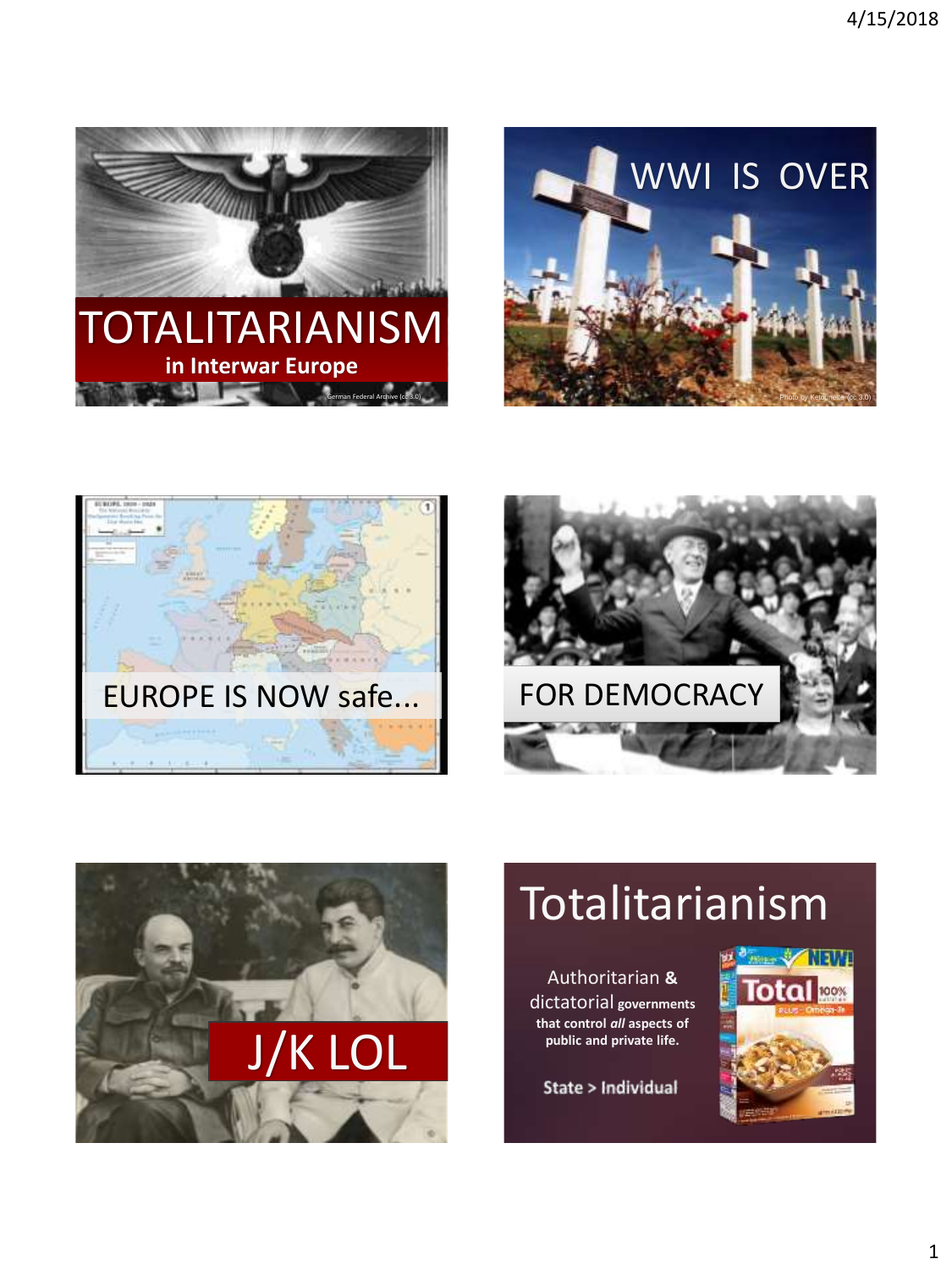## Bolshevik Revolution **(Russia/Soviet Union) 1917**











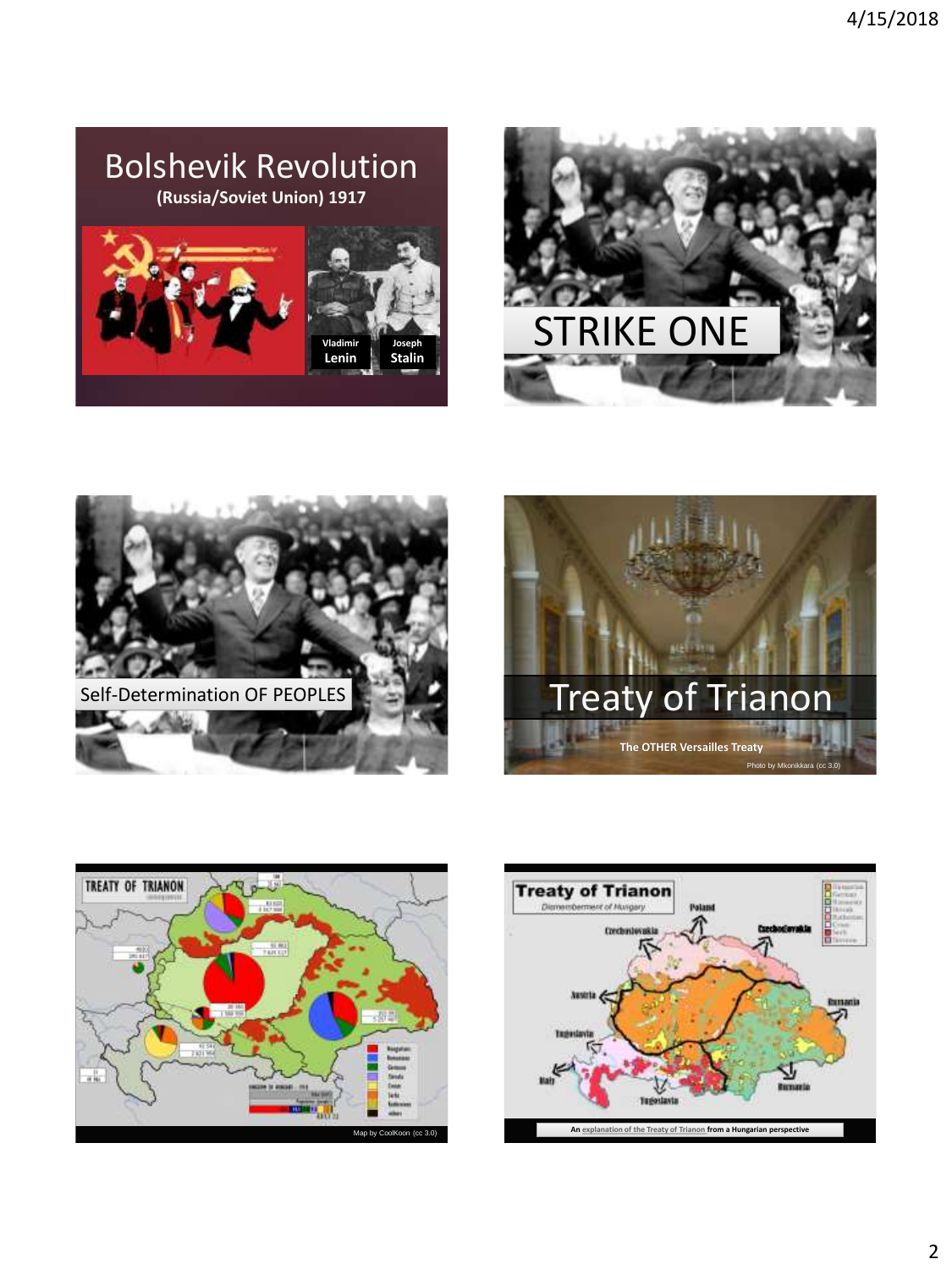



#### The Weimar Republic **1919-1933**

**Germany briefly experimented with liberal democracy.**

### **ECONOMIC PROBLEMS**







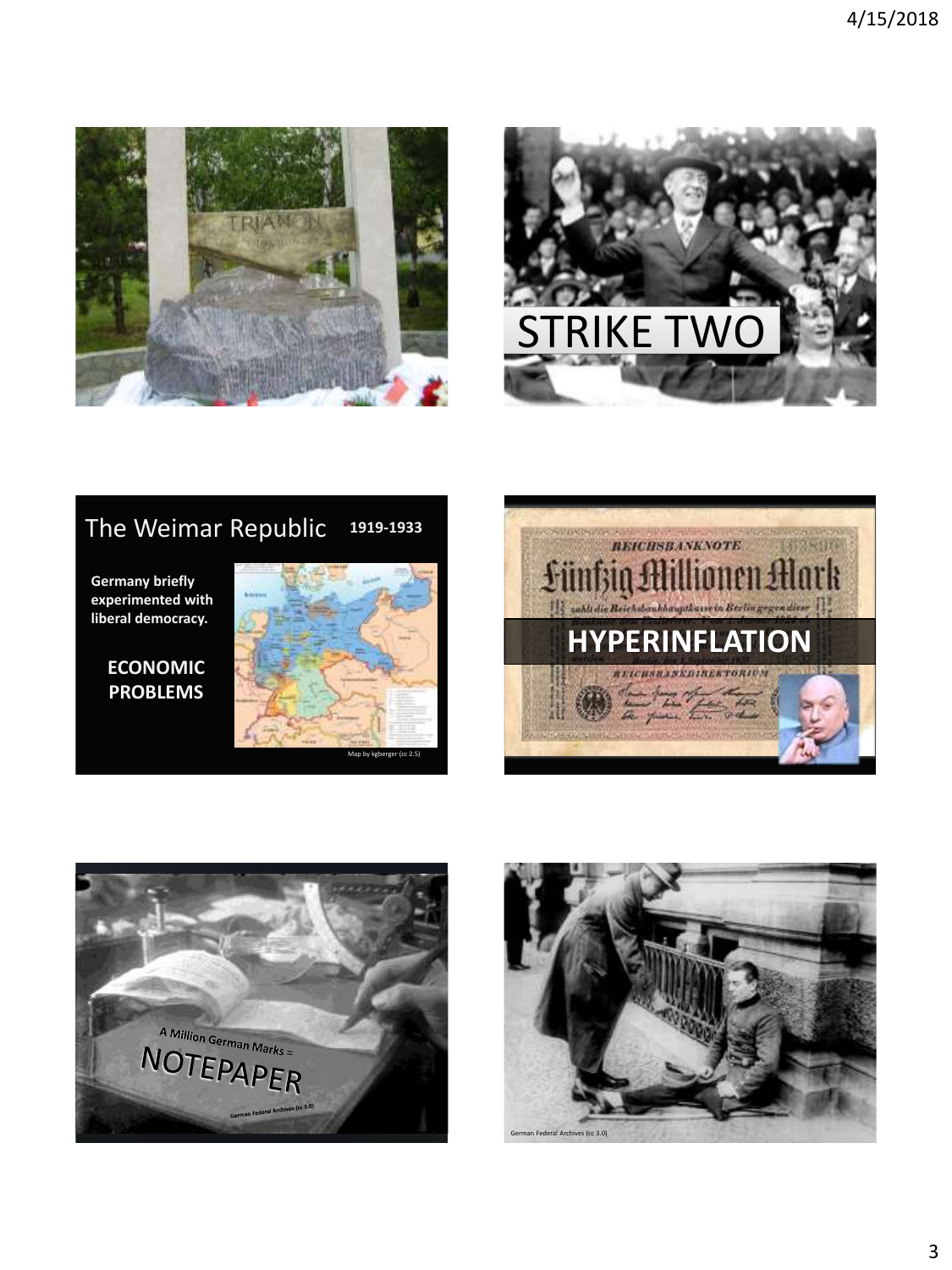





**SOURCE:** [http://www.knowledgequestmaps.com](http://www.knowledgequestmaps.com/) *Used With* 

# Totalitarian Regimes

| "Left Wing"                                         | "Right Wing"                             |                  |
|-----------------------------------------------------|------------------------------------------|------------------|
| <b>Soviet Union</b>                                 | Germany                                  | Italy            |
| Communism/<br><b>Bolshevism/</b><br><b>Leninism</b> | <b>National</b><br>Socialism<br>(Nazism) | Fascism          |
| Lenin/Stalin                                        | <b>Hitler</b>                            | <b>Mussolini</b> |
|                                                     |                                          |                  |



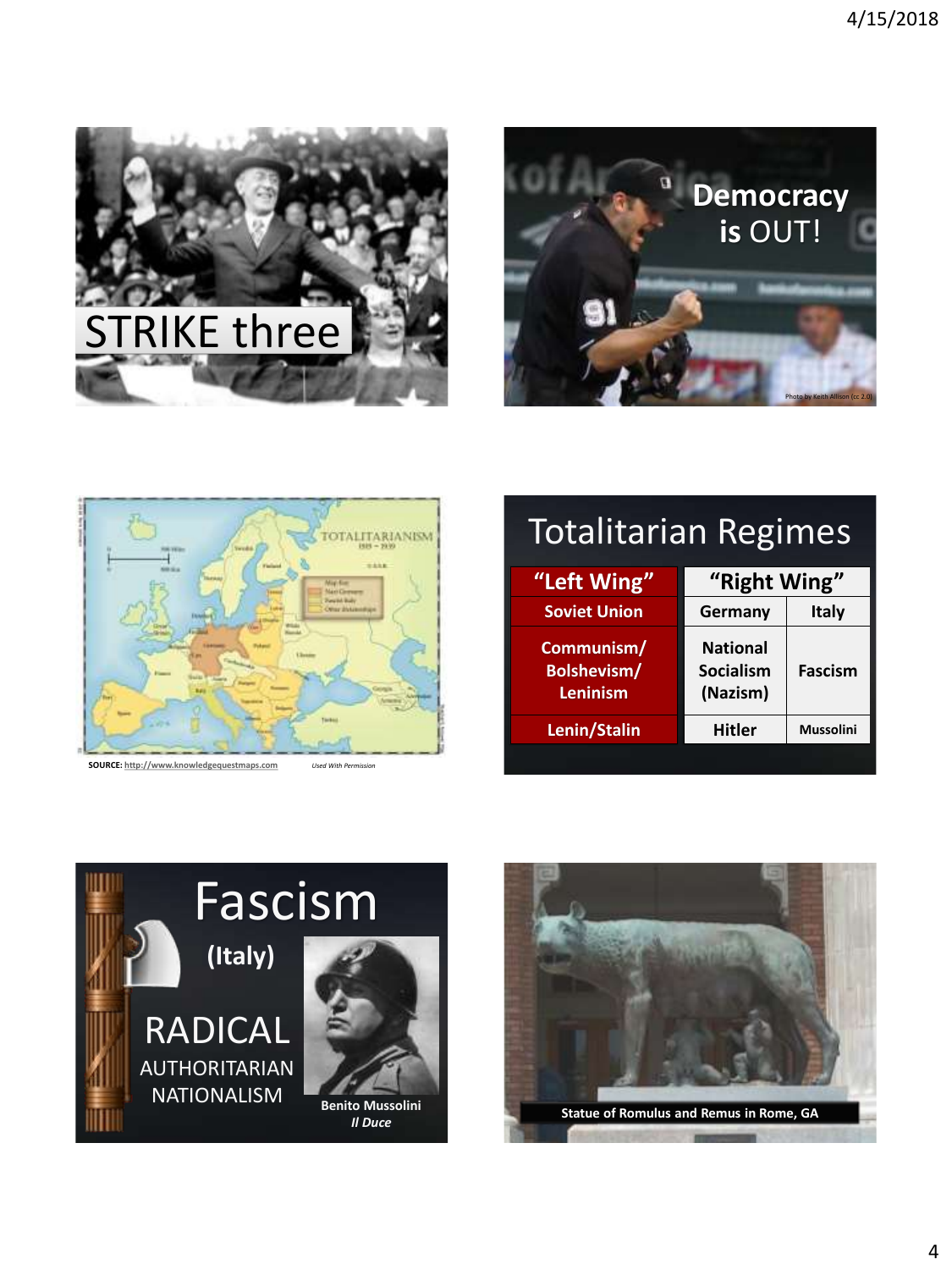

## **Fascism and Bolshevism Common Traits**

|    |                                        | Fascism    | <b>Bolshevism</b> |
|----|----------------------------------------|------------|-------------------|
| 1. | <b>Opposition to Liberal Democracy</b> | YFS        | YES               |
| 2. | Unity through Hatred (common enemy)    | YFS        | YFS               |
| 3. | <b>Government by a Party Elite</b>     | YFS        | YFS               |
| 47 | The Cult of the Leader                 | <b>YES</b> | YES               |
|    | <b>Totalitarianism</b>                 | YFS?       | YFS?              |
|    |                                        |            |                   |





| <b>Contrasting Totalitarian Regimes</b> |                      |  |
|-----------------------------------------|----------------------|--|
| <b>LEFT WING</b>                        | <b>RIGHT WING</b>    |  |
| <b>OPPOSITIO</b>                        | <b>SUPPORT</b>       |  |
| N                                       | for Social Hierarchy |  |
| to Social Hierarchy                     |                      |  |

| <b>Contrasting Totalitarian Regimes</b>           |                                                |  |
|---------------------------------------------------|------------------------------------------------|--|
| <b>Bolshevism</b>                                 | Fascism                                        |  |
| <b>Internationalist</b>                           | <b>Nationalist</b>                             |  |
| Goal:<br><b>Worldwide Communist Revolution</b>    | Mussolini - Fascism<br>"not for export"        |  |
| <b>CLASS HATRED</b><br>rather than racial hatred. | <b>Master Race</b><br><b>Ideologies</b>        |  |
| (Soviet states were<br>ethnically diverse)        | The enemy $=$ outsiders<br>& ethnic minorities |  |